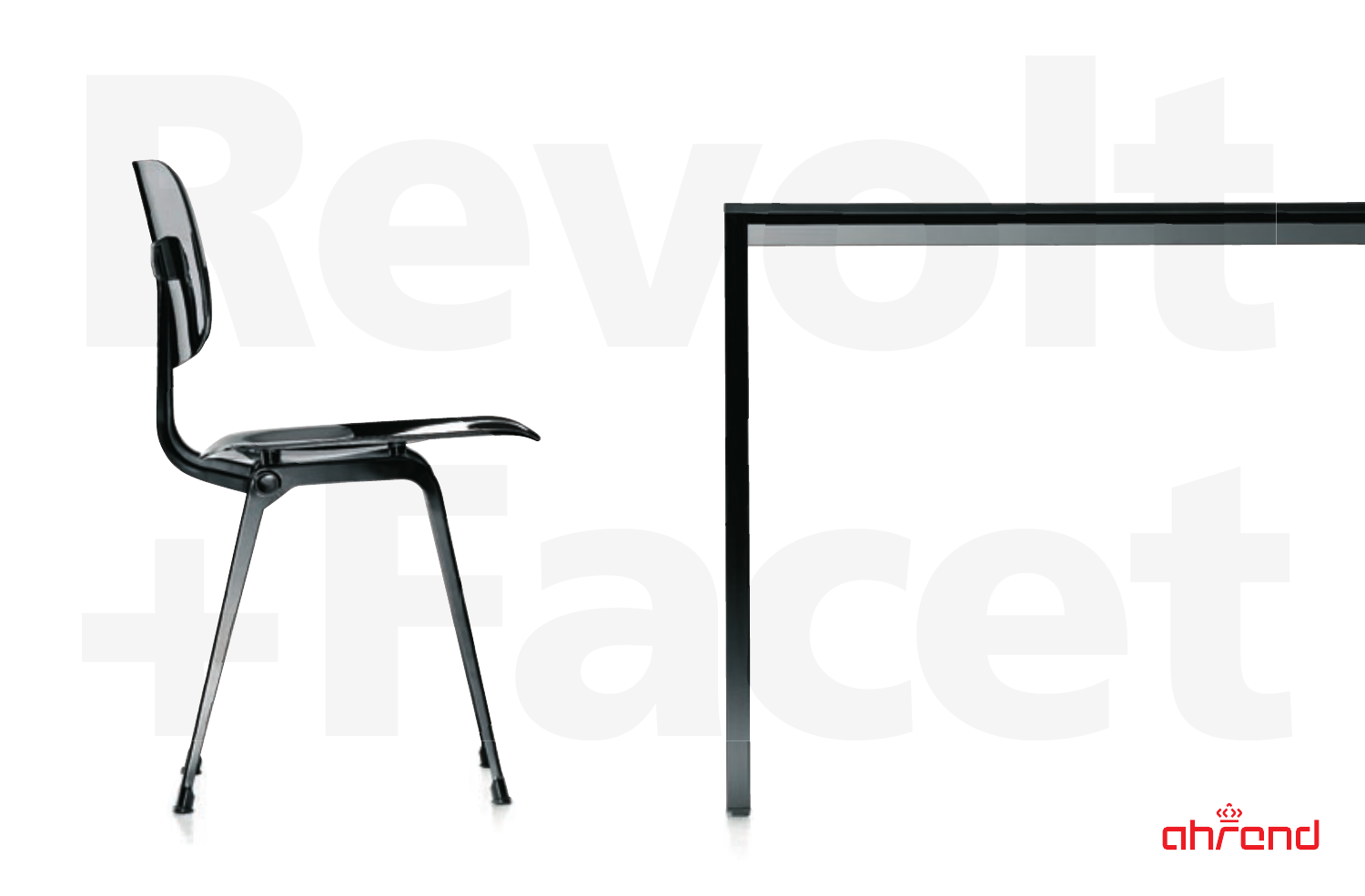## Timeless. Atemporal.

When assessing the true qualities of design and art, time is the only true expert jury. And I am proud to say that this jury has been very positive about the Ahrend Revolt chair from 1953 and the Ahrend Facet table from 1963.

The design of the Revolt chair and specifically the choice of materials – a bent sheet steel frame instead of a traditional tubular frame – were revolutionaryi n 1953, hence the name Revolt. The Facet table with its Ciranol worktops was equally innovative: minimal volume combined with maximum load-bearing capacity. This timeless table owes its name to the inwardly inclined facetted worktop supports, preventing users from hurting themselves. Above all else, design should be practical.

Cuando se trata de evaluar el diseño y el arte el tiempo es el único jurado experto. Me enorgullece que este jurado se exprese con tantos elogios acerca de la silla Revolt de Ahrend de 1953 y la mesa Facet de Ahrend de 1963.

El diseño de la silla Revolt y, sobretodo, la elección del material:una estructura de acero laminado moldeado en lugar de la tradicional estructura de tubos, fueron revolucionarios en 1953. De ahí viene el nombre de Revolt. La mesa Facet con tableros de Ciranol fue también innovadora: un mínimo de volumen y un máximo de resistencia. Esta mesa atemporal debe su nombre al soporte de tablero inclinado y esmerilado con el que no te puedes tropezar. El diseño debe ser ante todo práctico.

**Friso Kramer** Designer of/Diseñador de Revolt + Facet

Cover. Facet: 160 x 80 cm, frame zwart, blad Ciranol zwart. Revolt: zwart. Deze pagina's. Facet: 100 x 200 cm, wit, blad Ciranol wit. Revolt: zwart en wit.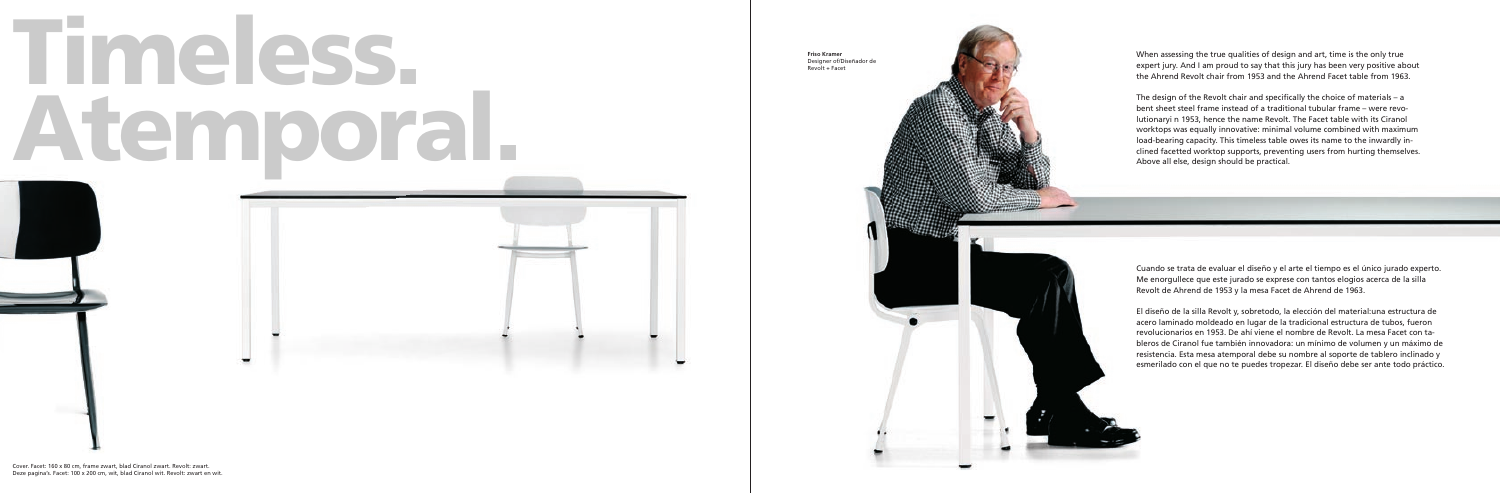One of the typical features of the Facet table is its ability to create more room in every room, combining a light and tautlined design with strength and stability. The Ciranol worktop has no overhang and forms a whole with the worktop support. The legs are easy to disassemble so that transporting the table is no trouble at all.

## Perfect balance. Equilibrado.

Revolt and Facet form a beautiful partnership. Well-balanced and dynamic. The Revolt is a dynamic chair: it moves along with its user, offering active support while working, eating, reading, writing or in conference Ergonomic, flexible, durable and sturdy.

Revolt y Facet combinan a la perfección. Equilibrados y dinámicos. La silla Revolt es una silla activa: se mueve con el cuerpo y proporciona un apoyo activo al trabajar, comer, reunirse, leer y escribir. Ergonómica, flexible, duradera y sólida.

Una de las facetas de la mesa Facet es la capacidad de dar más espacio a cada espacio. Las líneas son ligeras, depuradas y, al mismo tiempo fuertes y estables. El tablero de Ciranol sin reborde forma una unidad con el soporte de tablero. Las patas son fáciles de desmontar para transportarlas sin problemas.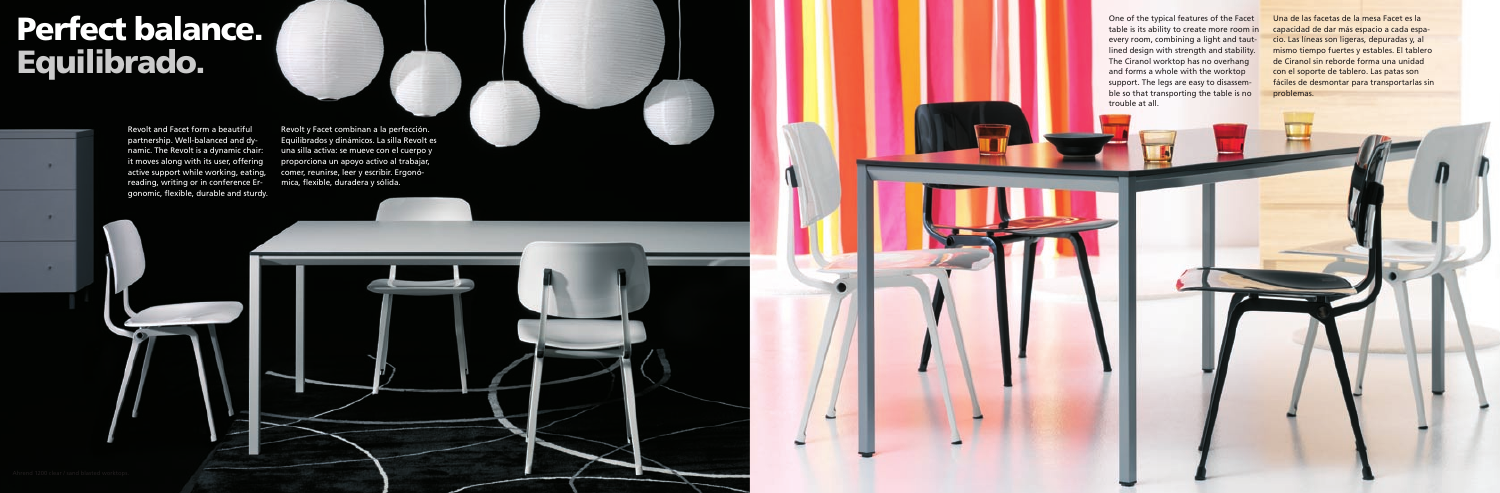## Ahrend. Always ready for things to come.

For Ahrend, design is not a trend but a tradition. This is evidenced by the company's firm roots in the past and its clear view for the future. In addition to the creations of its own design staff, Ahrend works together with leading designers such as *Friso Kramer, Wim Quist, Frans de la Haye, Perry King & Santiago Miranda, Sigurd Rothe and Meyer & van Schooten.* This has resulted in inspiring furniture and furniture series: designs that serve people and work.

Para Ahrend el diseño no es una tendencia sino una tradición con fuertes raíces en el pasado y una clara visión del futuro. Además de trabajar con sus propios diseñadores, Ahrend colabora con diseñadores prominentes como *Friso Kramer, Wim Quist, Frans de la Haye, Perry King & Santiago Miranda, Sigurd Rothe y Meyer & van Schooten,* lo que ha dado lugar a muebles y líneas de muebles más que sugerentes. El diseño al servicio de las personas y el trabajo.

Concept/design: Studiomeiboom